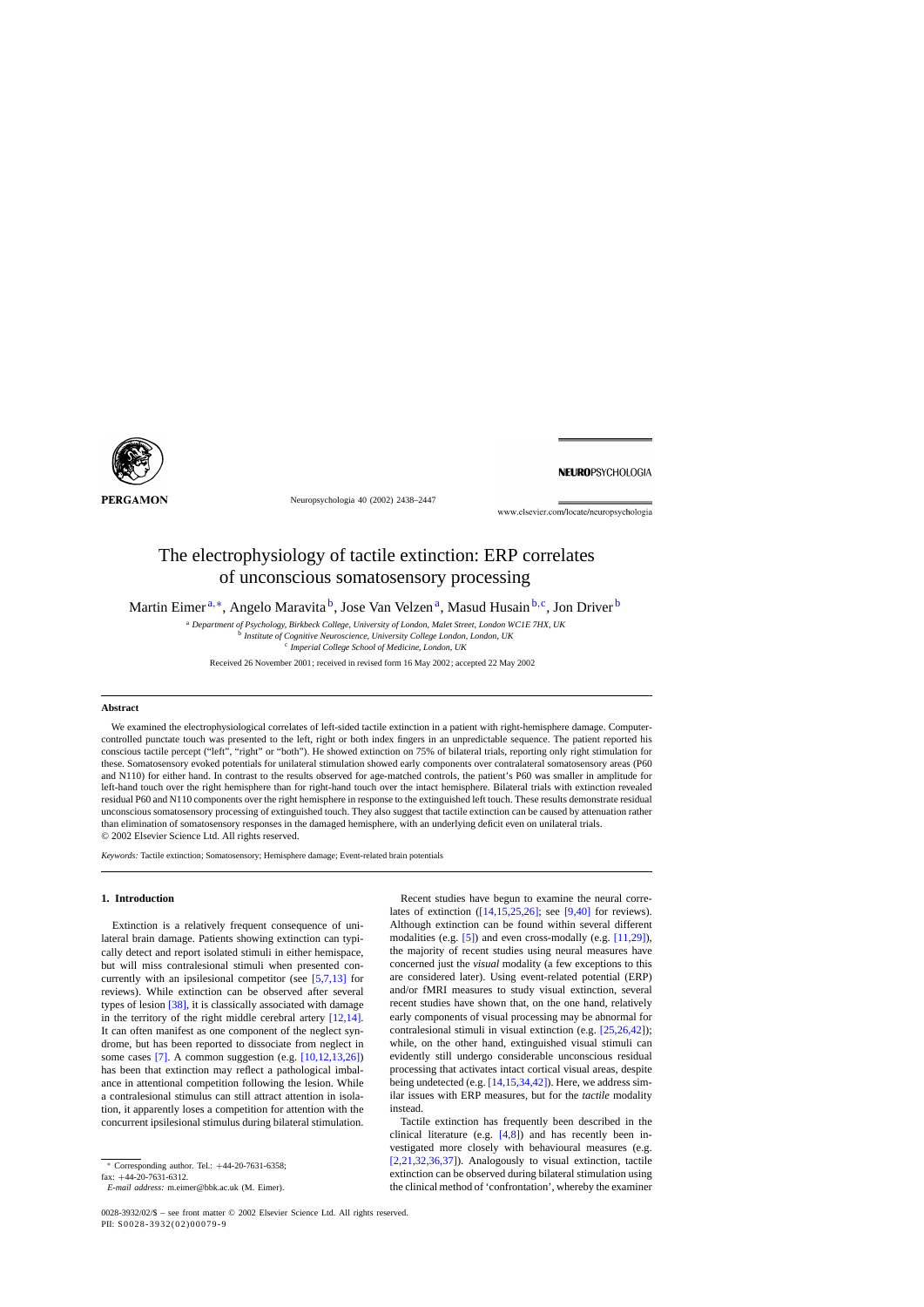produces stimulation with his or her own fingers (e.g. light touch on either or both of the patient's hands). As with visual extinction, tactile extinction can also be observed with more formal computerised testing, or in more complex tasks that require the discrimination of particular features on either or both sides, rather than merely detection (e.g. [\[1\]\).](#page-9-0) Importantly, analogous to well-known behavioural re-sults on implicit processing in visual extinction (see [\[14,26\]](#page-9-0) for reviews), a few recent behavioural studies of tactile extinction have now shown that contralesional tactile events that are extinguished from awareness may nevertheless undergo a degree of residual unconscious processing (e.g. [\[1,6,24\];](#page-9-0) see also [\[23\]](#page-9-0) for electrophysiological evidence on sub-threshold tactile stimulation in normals).

Here, we addressed the neural fate of extinguished tactile stimuli using ERP measures in a single-case study. Although ERPs have previously been used to study somatosensory deficits resulting from thalamic lesions [\[30\],](#page-9-0) to our knowledge the current study provides the first application of ERP measures to tactile extinction (see [\[39\]](#page-9-0) for a study involving tactile neglect). We recorded somatosensory ERPs (SEPs) from patient ED, who showed strong and consistent left-sided tactile extinction following a right-hemisphere stroke. This case was particularly suitable for ERP testing, because of the consistency of his extinction, still present 2 years after stroke; plus his compliance with the task over many trials; and the fact that somatosensory cortex was structurally intact on MRI (see below). After pilot testing without ERP measures, two full ERP sessions were conducted. Brief tactile pulses were delivered unilaterally or bilaterally to the patient's left and/or right index finger. The task was to report verbally the type of tactile stimulation experienced ("left", "right" or "both") on every trial. These verbal reports allowed separation of bilateral trials where the contralesional stimulus was extinguished (i.e. "right" response on bilateral trials) from trials where this stimulus was detected correctly ("both"). We could then compare bilateral trials with extinction (only the right-hand stimulus reported) to unilateral trials where only the right hand had been stimulated. SEPs and vocal response times were computed separately for unilateral left, unilateral right and bilateral trials with correct report, as well as for bilateral trials where the contralesional (left) stimulus was extinguished.

Previous experiments with young neurologically unimpaired participants (e.g. [\[16,17\]\)](#page-9-0) have found early SEP components (typically P45 and N90) in response to tactile stimuli identical to those used in the present study. Both components were elicited at electrodes over somatosensory areas contralateral to the stimulated hand, being strongly lateralised. The P45 is most likely generated in primary somatosensory cortex (S1; see [\[22,31\]](#page-9-0) for MEG evidence on latencies of S1 sources). Although the cortical generators of the subsequent N90 component are not yet known, the fact that later SEP components such as the N140 (and their magnetic counterparts) have been linked to secondary somatosensory cortex (S2 [\[19,20,22\]\)](#page-9-0) suggests that the somatosensory N90 may also reflect early sensory–perceptual processing stages in modality-specific somatosensory areas, such as S1 or S2.

In the present patient study, we focused on early and highly lateralised sensory-specific SEP components, similar to those found in young normals (albeit with slightly longer latencies in the elderly patient and in age-matched normals; see below). For unilateral trials, we compared the early SEP components for left- and right-hand tactile stimuli. Of interest here was whether the amplitudes of SEPs would be attenuated for left-hand unilateral stimuli projecting to the damaged hemisphere in the patient, as compared with those for right-hand stimuli projecting to the structurally intact hemisphere (see [\[25,26\]](#page-9-0) for analogous results concerning visual ERPs). In addition to this within-patient comparison, we also assessed whether or not age-matched control subjects showed analogous asymmetries in an identical paradigm. For the patient, we also examined early lateralised SEP components for bilateral trials, over the right hemisphere (triggered by left tactile stimuli), on those trials where left stimuli were extinguished. These components could then be compared to unilateral right trials (where no left-hand tactile stimulus had been presented) within the patient, to assess any unconscious residual response to the extinguished left touch. Finally, in principle the components for bilateral trials with extinction might also be compared to those on which no extinction arose (if there were sufficient of the latter trials), in an attempt to index any SEP signatures of conscious rather than unconscious perception.

If tactile information originating from the left hand was eliminated at an early stage of somatosensory processing on extinction trials in the patient, then early contralateral SEPs recorded over the right hemisphere should be attenuated or absent (relative to SEP components recorded on non-extinguished bilateral trials, or left unilateral trials). Right-hemisphere SEP waveforms should be similar to unilateral trials on which tactile stimuli were presented only to the right hand. By contrast, if substantial residual early somatosensory processing of contralesional tactile stimuli can be preserved in tactile extinction, one would expect to find early SEP components over the right hemisphere in response to the left-hand stimulation, even on bilateral trials where left stimuli were extinguished, similar to the right-hemisphere SEPs found for left unilateral stimulation. Note that although age-matched controls were included in this study, the patient also served as his own control for the critical comparisons.

# **2. Case details**

ED is a right-handed, 69-year-old male. Eighteen months prior to ERP testing he suffered a right-hemisphere stroke. An MRI performed 5 weeks before ERP testing showed encephalomalacia and atrophy involving the right anterior temporal lobe, basal ganglia and thalamus (see [Fig. 1](#page-2-0) for detailed lesion reconstruction). When first observed, 9 weeks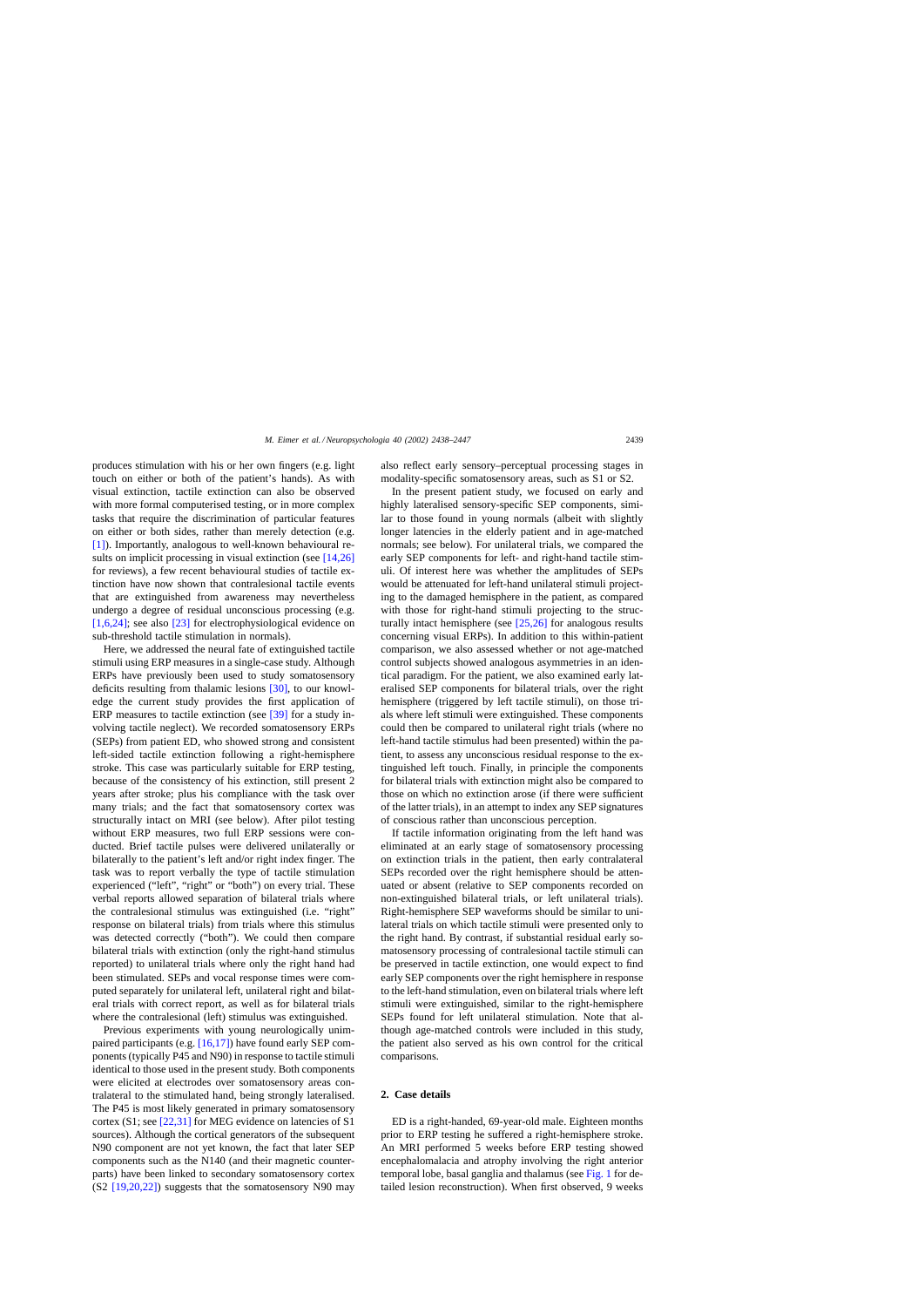<span id="page-2-0"></span>

Fig. 1. (A) T-1 weighted MRI images for patient ED, showing the brain lesion. The levels of the transverse sections shown are indicated in the sagittal view at the right. (B) MRI after co-registration with the standard Montreal Neurological Institute (MNI) brain, via MRIcro software [\(http://www/](http://www/psychology.nottongham.ac.uk/staff/cr1/mricro.html) [psychology.nottongham.ac.uk/staff/cr1/mricro.html](http://www/psychology.nottongham.ac.uk/staff/cr1/mricro.html)), using the linear normalisation functions of SPM99 [\(http://www/fil.ion.ucl/ac/uk/spm/spm99.html](http://www/fil.ion.ucl/ac/uk/spm/spm99.html)). The Talairach *z* co-ordinate for each transverse section is shown. On both the original MRI and the co-registered MRI, the lesion can be seen to involve, in the right hemisphere, the anterior temporal lobe, inferior insula, periventricular white matter, internal capsule, putamen, caudate and posterior thalamus. Posterior regions of the brain and parietal cortex were spared (see rightmost transverse section).

prior to ERP recording, he presented some left upper and lower limb weakness (score of 4 according to the MRC scale for grading muscle strength), but was able to walk with the aid of a stick and use the upper limb effectively. He showed a deficit in the left visual field (left hemianopia), more prominent in the upper quadrant. His somatosensory detection on the left hand was good when clinically tested with tactile, thermal, painful and proprioceptive stimulation, although the patient reported some subjective difference to the ipsilesional hand. Left visual neglect was evident clinically in ED's behaviour; for instance, he tended to miss left-sided doorways when walking in the ward. Neglect was also present in letter cancellation and line bisection sub-tests of the Behavioural Inattention Test [\[43\];](#page-9-0) respective scores of 29 with a normal cut-off of 32, and 4 with a cut-off of 7. Left neglect was also apparent in reading.

Reliable extinction on confrontation was present within touch, audition and during cross-modal confrontation with tactile stimuli on the left hand coupled with right tactile, auditory or visual stimuli. Of most interest for the present study is ED's tactile extinction. On manual confrontation with light touches on the dorsal aspects of the hands, ED showed consistent extinction of left touch during bilateral stimulation (over 90% misses). Tactile extinction was also reliably found in pilot work using computer-driven stimulation like that in the ERP sessions described below.

# **3. Methods**

#### *3.1. Stimuli, apparatus and procedure*

Patient ED was tested in two sessions, separated by 2 months. He sat in a dimly lit soundproof experimental chamber, with a head-mounted microphone positioned in front of the mouth, facing a computer screen. A small cross at the centre of this screen served as fixation (see below). Tactile stimuli were presented to the lateral aspect of the middle phalanx of the left or right index finger, using two 12 V solenoids. These solenoids drove a metal rod with a blunt conical tip, making contact with the skin whenever a current was passed through the solenoid. The tactile stimulators were occluded so that the patient could not see the rod movements. Hands were placed on a table, 25◦ to the left or right of fixation, in their respective hemispaces, at a viewing distance of about 45 cm from the patients' eyes. White noise (62 dB SPL) was presented from a centrally located loudspeaker throughout the experimental blocks,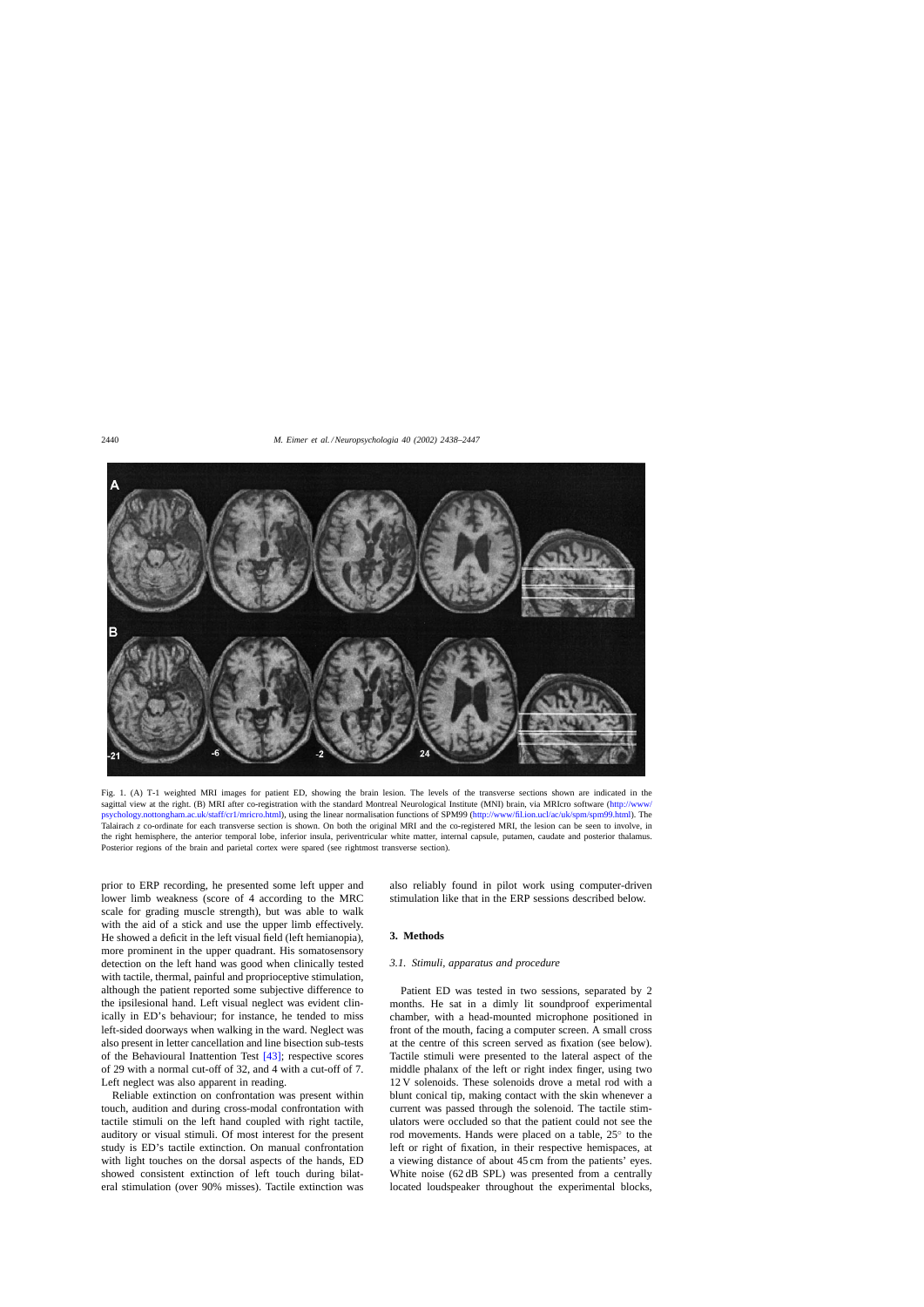to mask any sounds made by the operation of the tactile stimulators.

Each experimental session consisted of nine blocks (60 trials per block). Tactile stimuli were delivered with equal probability and in random order to the left, right or simultaneously to both index fingers (20 trials per block for each of unilateral left, unilateral right and bilateral trials). Each trial started with a 200 ms presentation of a white fixation cross at the centre of the computer screen. After 200 ms, this fixation cross turned red for 200 ms (to capture attention at the screen centre and remind the patient of the necessity to maintain central gaze direction) and then it turned back to white. This white fixation cross remained on the screen until a vocal response was recorded. One thousand milliseconds after the fixation cross turned from red to white, tactile stimuli were delivered either unilaterally or bilaterally for 200 ms.

The patient's task was to report the tactile stimuli verbally ("left", "right" or "both"). Vocal response latencies were measured with a voice key (latencies in excess of 2000 ms were not entered into the reaction time analyses). Vocal responses were also coded on-line by the experimenter sitting outside the experimental chamber, who pressed a key corresponding to the patient's response. On those 7% of all trials where the patient failed to give a spontaneous response, he was asked whether he detected any tactile stimulus on the preceding trial. On 60% of these trials, the answer was "no" and these trials were coded separately ("none"). The next trial was initiated 1000 ms after the experimenter had entered the response category for the preceding trial. The patient was instructed to report the tactile stimuli as quickly and accurately as possible, and to maintain central eye fixation throughout the blocks (monitored with EOG, see below). Two training blocks (consisting of 60 trials each) were delivered at the beginning of each of the two sessions to familiarise the patient with these task requirements.

Two neurologically unimpaired age-matched male control participants (aged 67 and 65 years, respectively) were tested under identical circumstances, except that these participants completed only a single experimental session, consisting of two training blocks followed by 10 blocks with EEG recording.

#### *3.2. EEG recording and data analysis*

EEG was recorded with Ag–AgCl electrodes and linked-earlobe reference from FPz, F7, F3, Fz, F4, F8, FC5, FC6, T7, C3, Cz, C4, T8, CP5, CP6, P7, P3, Pz, P4, P8 and Oz (according to the 10–20 system), and from OL and OR (located half-way between O1 and P7, and O2 and P8, respectively). Horizontal EOG (HEOG) was recorded bipolarly from the outer canthi of both eyes. The impedance for all electrodes was kept below  $5k\Omega$ . The amplifier bandpass was 0.1–40 Hz. EEG and EOG were sampled with a digitisation rate of 200 Hz and stored on disk.

EEG and HEOG were epoched off-line into 600 ms periods, starting 100 ms prior to, and ending 500 ms after the onset of tactile stimulation. Trials with eyeblinks and movement-related artefacts (as indicated by EEG waveforms exceeding  $\pm 80 \mu V$  at any recording site in the 500 ms interval following stimulus onset), as well as trials without vocal responses or with incorrect vocal responses to unilateral stimulation, were excluded from analysis. Separate averages waveforms were derived for unilateral left, unilateral right and bilateral stimulation trials. Bilateral trials were averaged separately for trials where the patient responded correctly ("both") and for trials where the left stimulus was extinguished ("right" response to bilateral stimulation). The total number of trials contributing to the four resulting average waveforms (collapsed across both sessions) for patient ED was 208 and 244 for unilateral left and unilateral right trials, and 198 and 63 for bilateral extinguished and bilateral correct trials, respectively. For the two control participants, who did not show any extinction, averaged waveforms were derived for unilateral left and unilateral right stimulation trials, as well as for bilateral stimulation (these latter waveforms are not shown or discussed below). All averages were computed relative to a 100 ms baseline preceding stimulus onset.

For statistical analyses within the patient, the two sessions were further subdivided into sub-sessions of three successive blocks, yielding an overall total of six sub-sessions. Separate mean reaction times (RTs) and ERP waveforms were computed for each of these sub-sessions for unilateral left, unilateral right and bilateral extinguished trials. The number of trials contributing to the average ERP waveforms for each sub-session ranged from 26 to 48, with an average of 36 trials per waveform. Because bilateral trials without any extinction (i.e. stimulation on both sides correctly reported by the patient) were infrequent, no analogous sub-session analyses could be meaningfully performed for those trials.

Peak amplitudes of early SEP components for patient ED (P60 and N110; these latencies being apparent from the practice data) were quantified within two analysis windows centred on the peak latencies of these components (P60: 50–70 ms post-stimulus; N110: 100–120 ms post-stimulus). Peak amplitude differences between different stimulation conditions (unilateral left, unilateral right and bilateral extinguished) were analysed at lateral contralesional (left) and ipsilesional (right) electrodes. Differences in mean vocal RTs for unilateral left, unilateral right and bilateral extinguished trials were also assessed. These were evaluated by repeated-measures ANOVAs and paired *t*-tests, across sub-sessions. The *t*-tests for unequal sample sizes were used to compare RTs obtained from the infrequent bilateral trials without extinction, versus from the other trial types. Greenhouse–Geisser adjustments to the degrees of freedom were performed when appropriate and the adjusted *P*-values are reported. For completeness, non-parametric Wilcoxon matched-pair signed-rank tests were also implemented for paired comparisons.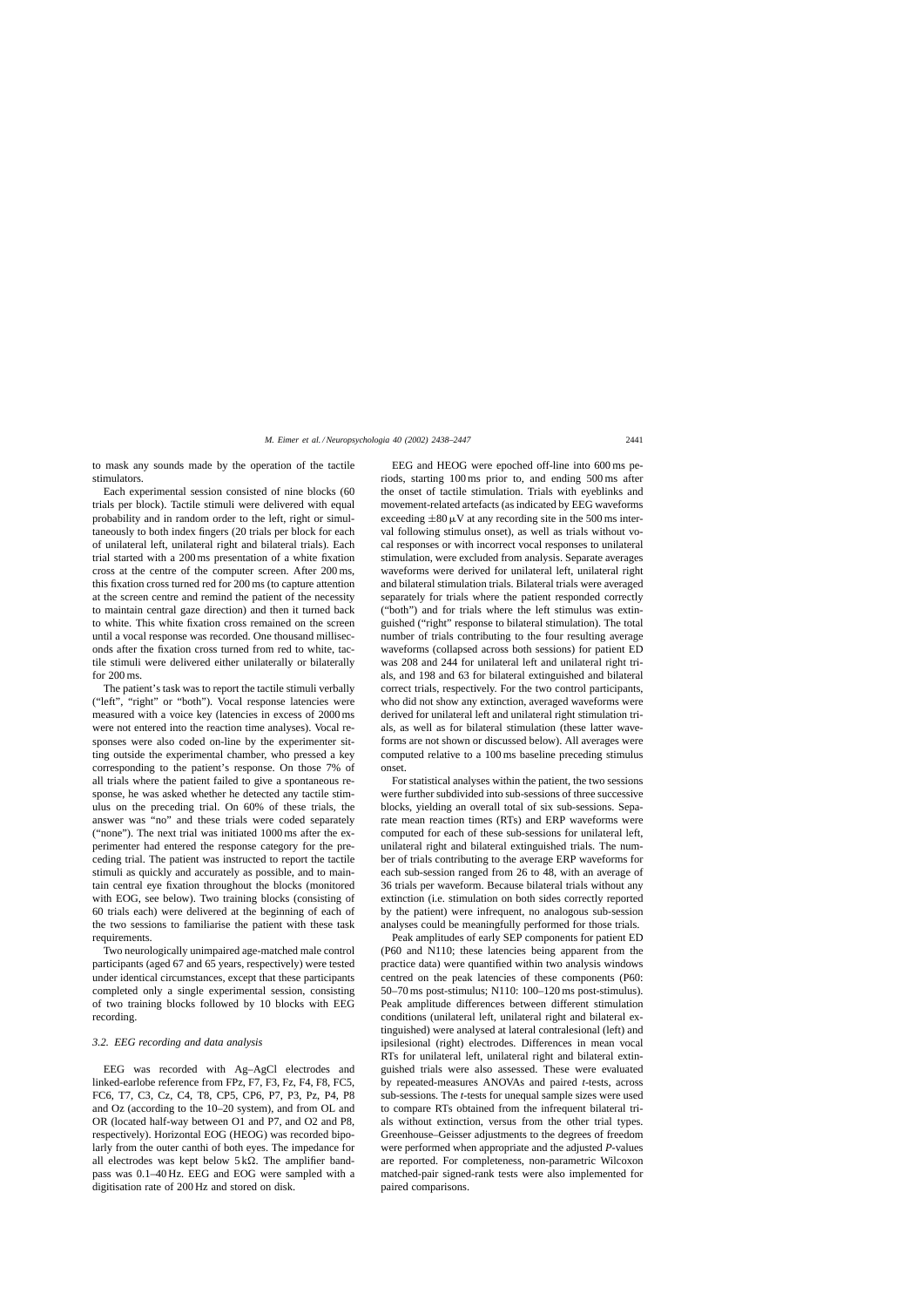#### <span id="page-4-0"></span>**4. Results**

# *4.1. Behavioural performance*

Table 1 shows the percentage of particular vocal responses to unilateral left, unilateral right and bilateral tactile stimuli for patient ED. Left tactile stimuli were extinguished (only the right reported) on 75.8% of bilateral trials. Unilateral left stimuli were correctly detected on 87.4% of all trials, although 11.1% of unilateral left tactile stimuli were neglected ("none" response). In contrast, unilateral right stimuli were virtually always detected successfully. This pattern of results was similar for the first and second experimental sessions (extinction rate on bilateral trials: 70% versus 81%; rate of neglected unilateral left stimuli: 6% versus 16%, for the first and second sessions, respectively). For the two control participants, stimulus classification was virtually perfect (100 and 99.3% correct responses overall).

Table 2 shows mean vocal RTs for patient ED on bilateral correct, bilateral extinguished and unilateral left or right trials. Responses were reliably slower for bilateral correct trials than for all other trial types (all  $t > 3.5$ ; all  $P < 0.02$ ). RTs obtained for unilateral left, unilateral right and bilateral extinguished trials were analysed with a repeated-measures ANOVA. A main effect of stimulation condition was obtained  $(F(2, 10) = 6.64; P < 0.04)$ . Subsequent paired *t*-tests revealed that responses to unilateral left stimuli were significantly delayed relative to responses to unilateral right stimuli ( $t(5) = 3.36$ ;  $P < 0.02$ ), indicating a possible contralesional disadvantage even without bilateral competition. Responses to left unilateral stimuli were also significantly slower than responses on bilateral extinguished trials  $(t(5) =$ 4.55;  $P < 0.01$ ). In contrast, the latency of "right" responses was not significantly different on bilateral extinguished and unilateral right trials  $(t(5) < 1)$ , thus providing no evidence for an implicit redundant-targets effect (c.f. Marzi et al.'s

Table 1

Frequency (%) of different responses to unilateral left, unilateral right and bilateral stimulation trials in patient ED

| Response stimulation | "Left" | "Both" | "Right" | "None" |
|----------------------|--------|--------|---------|--------|
| Left                 | 87.4   | 0.3    | 1.2     | 11.1   |
| <b>Bilateral</b>     | 1.1    | 21.7   | 75.8    | 1.4    |
| Right                | 0.8    | 0.3    | 98.6    | 0.3    |

| Table 2 |  |  |                                                                           |  |  |
|---------|--|--|---------------------------------------------------------------------------|--|--|
|         |  |  | Mean vocal RT (ms) for the different stimulation conditions in patient ED |  |  |

| Bilateral correct        | $961 \pm 30.0$ |
|--------------------------|----------------|
| Bilateral extinguished   | $798 \pm 15.5$ |
| Unilateral left correct  | $848 \pm 14.0$ |
| Unilateral right correct | $776 + 12.4$   |
|                          |                |

The values are given as mean  $\pm$  S.E. RTs for bilateral trials are displayed separately for trials where a correct response ("both") was recorded, versus bilateral trials where the left stimulus was extinguished ("right" response to bilateral stimulation).

visual study  $[27]$ , although note that a somewhat different response (verbal) was required here). Non-parametric Wilcoxon tests confirmed the same pattern of RT results in the patient.

For both control participants, vocal RTs on bilateral trials (647 and 655 ms) were slower than RTs on unilateral trials, and responses to unilateral left-hand stimulation (541 and 523 ms) were faster than responses to unilateral right-hand stimulation (585 and 576 ms), unlike the patient. This pattern was highly consistent across experimental blocks and RT differences between stimulation conditions were statistically reliable for both participants (all  $t > 3.7$ ; all  $P < 0.02$ ).

#### *4.2. Somatosensory event-related brain potentials*

Fig. 2 shows SEPs recorded from patient ED at lateral electrodes over the left and right hemispheres, in response to correctly detected unilateral tactile stimuli presented to the left hand (solid lines) or to the right hand (dashed lines). As can be seen from these waveforms, an initial distinct

#### LEFT HEMISPHERE RIGHT HEMISPHERE



Fig. 2. SEP waveforms in extinction patient ED, recorded at lateral electrodes over the left (intact) and right (lesioned) hemisphere in response to unilateral tactile stimuli delivered to the left index finger (solid lines) or to the right index finger (dashed lines). Waveforms are shown within the 200 ms interval following stimulus onset relative to a 100 ms pre-stimulus baseline, with positive amplitude values plotted downwards and negative amplitudes plotted upwards.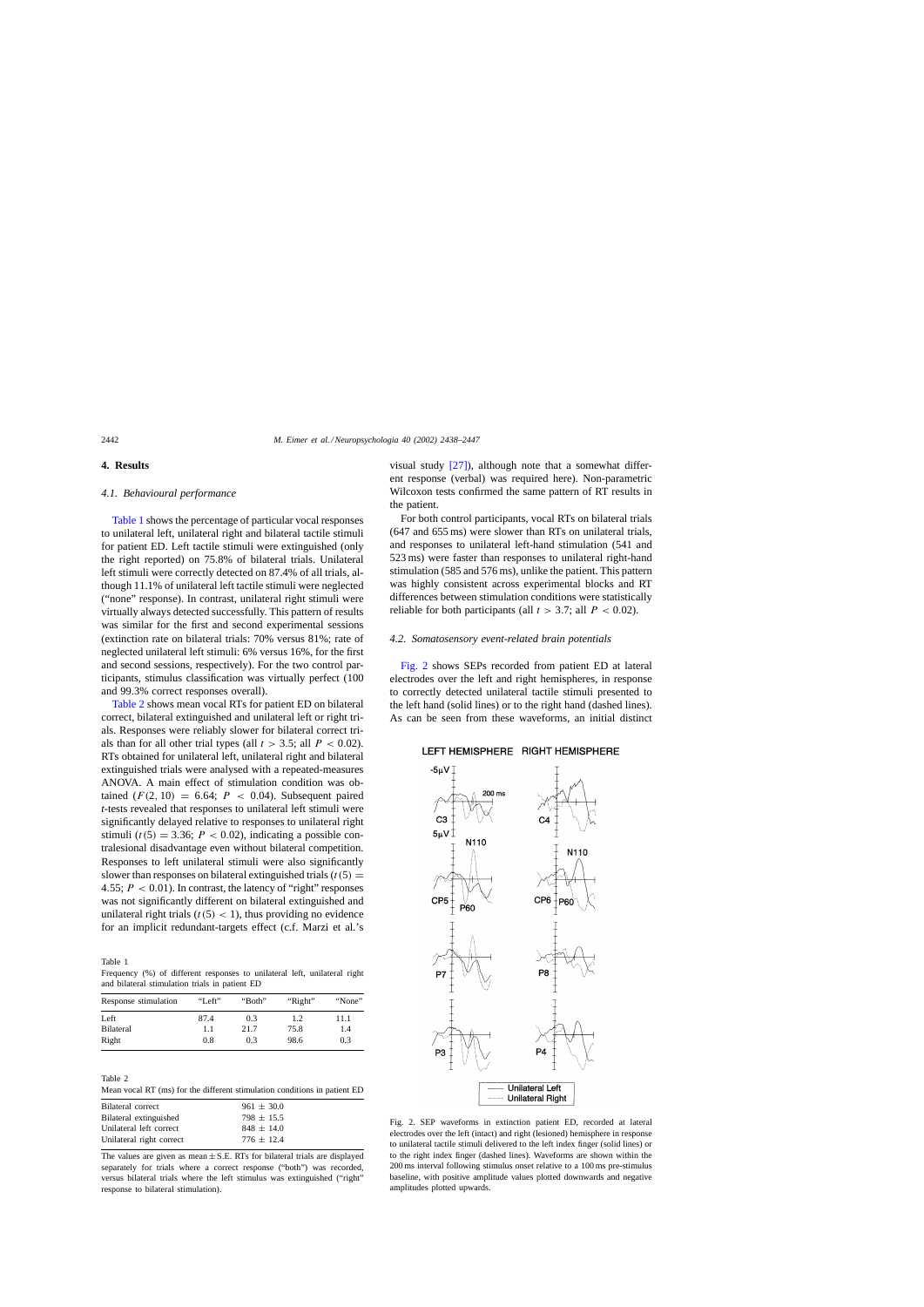<span id="page-5-0"></span>positive-going component with a peak latency of about 60 ms (P60) was followed by the first negative component with a latency of about 110 ms (N110), at electrodes contralateral to the stimulated hand. These components were maximal at centroparietal electrodes (CP5/6), were more pronounced contralesionally (left hemisphere), but can also be seen at recording sites located over the lesioned right hemisphere. These two early SEP components elicited by unilateral tactile stimuli for patient ED were very similar, in terms of morphology and scalp distribution, to the SEPs obtained in response to identical stimuli for the age-matched control participants (as shown in Fig. 3). They were also similar to SEPs (P45, N90) previously observed for younger participants (c.f. [\[16,17\]\),](#page-9-0) although component latencies were somewhat delayed both for ED and the age-matched controls. Interestingly, both components appear to be attenuated for left-hand stimulation as compared to right-hand stimulation for patient ED, but not for the control participants.

[Fig. 2](#page-4-0) suggests that early SEP components observed for patient ED over the left hemisphere, by stimulation of the contralateral (right) hand, were larger in amplitude than the corresponding components elicited over the right hemisphere via stimulation of the left hand. This is further illustrated in Fig. 4, which shows SEPs elicited *contralaterally to*



Fig. 3. SEP waveforms for two neurologically unimpaired age-matched control participants, recorded at lateral electrodes over the left and right hemispheres (CP5 and CP6) in response to unilateral tactile stimuli delivered to the left index finger (solid lines) or to the right index finger (dashed lines).



Fig. 4. SEP waveforms in extinction patient ED recorded in response to unilateral tactile stimuli, at electrodes CP5/6 contralateral to the stimulated hands. The solid line shows SEPs to left tactile stimuli recorded from CP6 (right hemisphere) and the dashed line represents SEPs in response to right tactile stimuli recorded from CP5 (left hemisphere).

*the stimulated hand* at electrodes CP5/6, separately for stimulation of the right hand (left hemisphere; dashed line) and stimulation of the left hand (right hemisphere; solid line). Although P60 and N110 components are apparent for both types of stimuli, these components (especially the P60) were larger in amplitude over the left hemisphere for right-hand stimulation, than over the right hemisphere for left-hand stimulation. This observation in patient ED was substantiated by statistical analyses, revealing a significant P60 amplitude difference between contralateral SEP responses to right-hand stimulation versus left-hand stimulation at CP5/6 ( $t(5) = 2.74$ ,  $P < 0.05$ ; Wilcoxon signed-rank test:  $Z = 2.0$ ,  $P < 0.05$ ). The difference in N110 amplitudes elicited contralaterally by right versus left tactile stimuli, visible in Fig. 4, failed to reach overall statistical significance  $(t(5) = 1.17)$ . Contralateral N110 components were, however, numerically larger for right-hand stimulation relative to left-hand stimulation in both experimental sessions.

This observation that an early SEP component, elicited within 60 ms after stimulus onset, was reliably attenuated in response to tactile stimulation of the contralesional (left) hand suggests that some left-hand deficit may be present even on unilateral trials, although it becomes most manifest behaviourally on bilateral trials (see [\[15,26\],](#page-9-0) for analogous ERP evidence in visual rather than somatosensory extinction). Unlike patient ED, the age-matched control subjects did not show any systematic amplitude differences for the contralateral P60 component in response to right-hand stimulation versus left-hand stimulation (Fig. 3; see also [\[16,17\]](#page-9-0) for similar findings). For these control subjects, a positive component (P100) was elicited over the ipsilateral hemisphere in response to unilateral tactile stimuli (see Fig. 3), again in line with previous observations for younger participants [\[16,17\].](#page-9-0) It thus appears likely that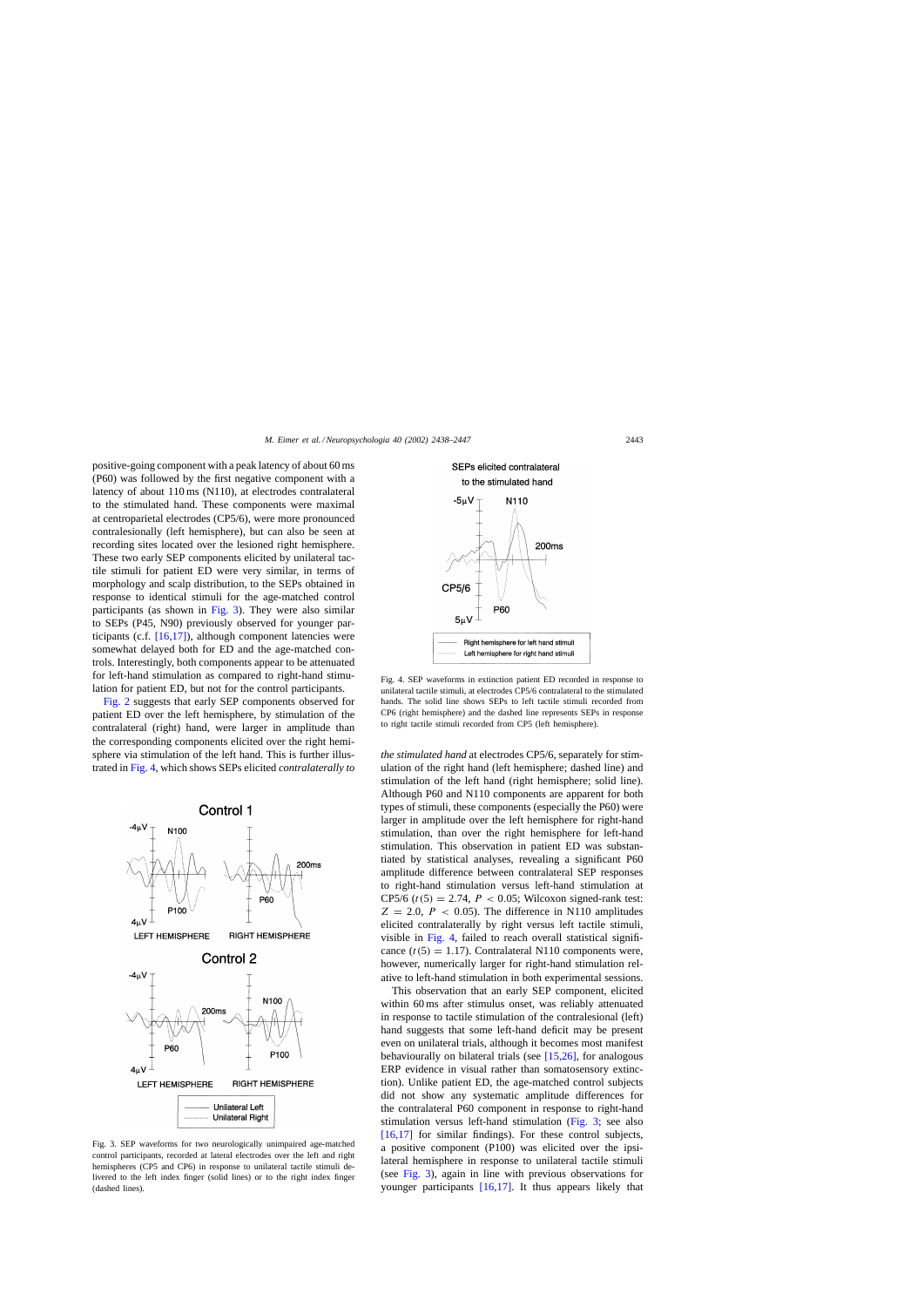<span id="page-6-0"></span>the large positive-going deflection peaking at about 140 ms post-stimulus for patient ED, in response to unilateral right stimuli over the right hemisphere ([Fig. 2,](#page-4-0) right) might represent a substantially delayed ipsilateral P100 component in the patient.

While these purely unilateral trials are of interest, one main aim of the present study was to examine the fate of extinguished stimuli on bilateral trials in the patient. To investigate this, we compared SEPs elicited on bilateral trials with the left stimulus extinguished, against SEPs recorded for trials where only a unilateral right stimulus was presented (and detected). It should be noted that these trials were identical with respect to the patient's reported conscious percept (of "right" tactile stimulation only), but differed with respect to the presence or absence of an undetected tactile stimulus on the left hand. Fig. 5 shows ERPs elicited at left and right lateral electrode sites on bilateral extinguished trials (thick dashed lines) and on correctly detected unilateral right trials (solid lines), together with ERPs obtained in bilateral correct trials (thin dashed lines; see below for further discussion).



Fig. 5. SEP waveforms in extinction patient ED recorded at lateral electrodes over the left (intact) and right (lesioned) hemisphere, on trials where a unilateral right stimulus was detected successfully (unilateral right correct; thin solid lines), on bilateral stimulation trials where the left stimulus was extinguished (bilateral extinguished; thick dashed lines), and on bilateral stimulation trials where the left stimulus was detected successfully (bilateral correct; thin dashed lines).

As can be seen from Fig. 5, early SEP components in patient ED were generally larger over the left (intact) hemisphere than over the right (lesioned) hemisphere, consistent with the unilateral data shown in [Figs. 2 and 4.](#page-4-0) Nevertheless, and more importantly, tactile stimuli delivered to the left hand on bilateral extinguished trials clearly still elicited contralateral P60 and N110 components over the right hemisphere (thick dashed lines in right graphs of Fig. 5), even though these stimuli could not be consciously detected. By contrast, these components were entirely absent over the right hemisphere in response to unilateral right stimuli (Fig. 5, solid lines in right graphs).

A repeated-measures ANOVA on ERPs elicited in response to bilateral extinguished versus unilateral right stimuli in patient ED, at right-hemisphere electrodes C4, CP6 and P4 (with electrode location as an additional factor), revealed a main effect of stimulation condition on N110 amplitudes  $(F(1, 5) = 16.0; P < 0.01)$ . This reflects the presence of an N110 component over the right hemisphere for bilateral extinguished trials, versus the absence of this component for unilateral right trials. Wilcoxon signed-rank tests confirmed this difference for each of these three electrodes (all  $Z = 2$ ; all  $P < 0.05$ ).

An analogous ANOVA performed for P60 peak amplitudes yielded a marginal effect of stimulation condition  $(F(1, 5) = 5.85; P = 0.06)$ , consistent with a contralateral P60 being elicited by extinguished left tactile stimuli in addition to the N110. Wilcoxon signed-rank tests revealed reliably larger P60 amplitudes for bilateral extinguished relative to unilateral right trials at C4, CP6 and P4 (all  $Z \ge 1.8$ ; all  $P < 0.05$ ).

In contrast, the P60 elicited over the left hemisphere was virtually identical for bilateral extinguished and unilateral right trials (Fig. 5, left), which underlines the fact that this component is triggered by stimulation of the contralateral (right) hand. While the left hemisphere N110 may appear in the figure to be somewhat larger for bilateral extinguished relative to unilateral right trials (suggesting some possible impact of the extinguished left stimulus on this ipsilateral component), this difference could not be substantiated by statistical analyses.

The pattern of SEP results shown in Fig. 5, thus indicates that extinguished left tactile stimuli receive sufficient unconscious residual processing to still generate P60 and N110 components over the right hemisphere. Although unilateral right and bilateral extinguished trials led to the same conscious reports from patient ED (i.e. of "right" stimulation only), they appear to differ substantially with respect to tactile processing in somatosensory areas of the right hemisphere, as revealed by the SEP data.

Comparison of [Figs. 2 and 5](#page-4-0) suggests that P60 and N110 components were elicited over the right hemisphere both on unilateral left trials [\(Fig. 2,](#page-4-0) solid lines in right graphs) and on bilateral extinguished trials (Fig. 5, thick dashed lines in right graphs). These early lateralised SEP components were similar in terms of their latency and morphology in these two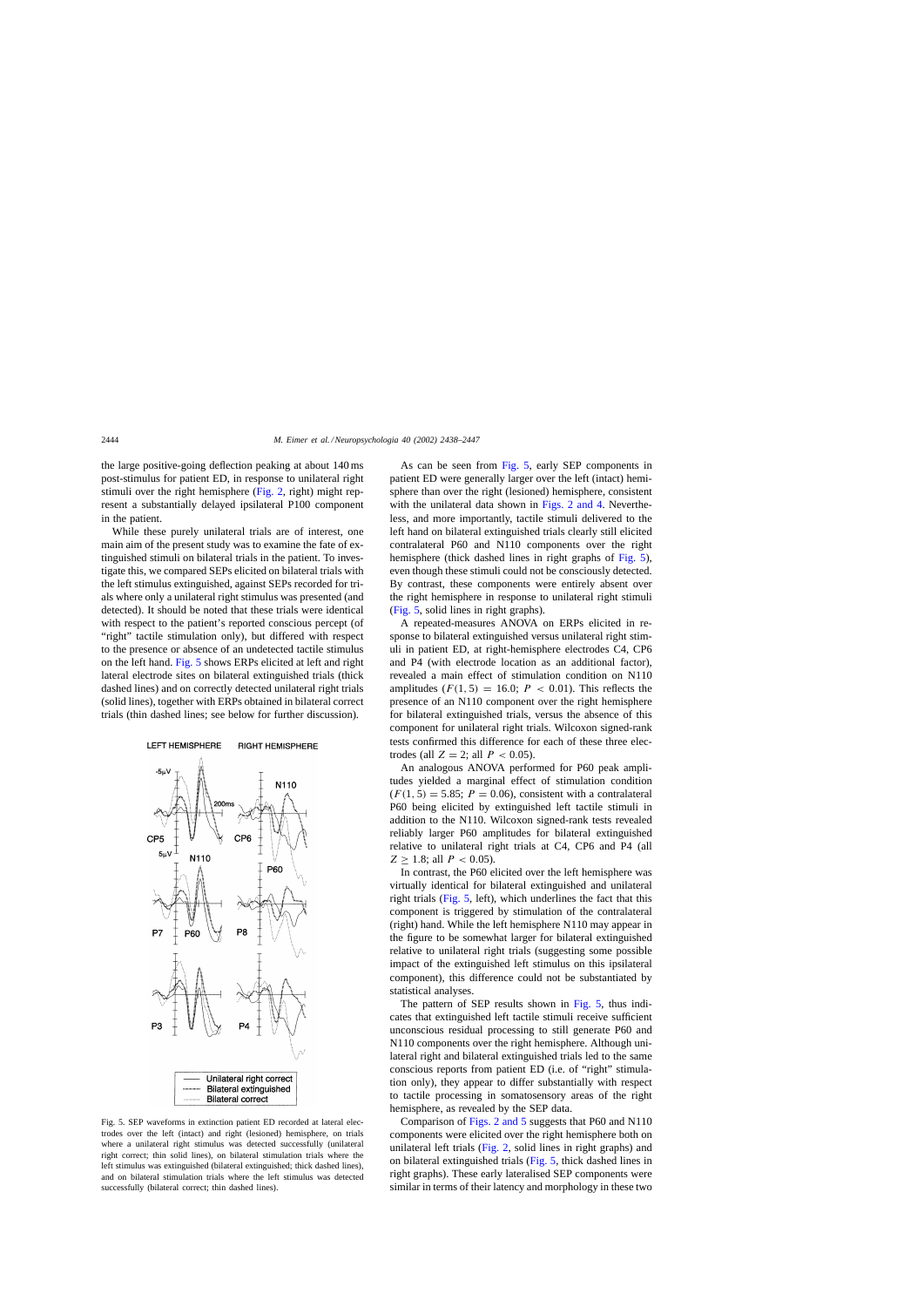stimulation conditions. If any trend existed, this was actually for P60 amplitudes to be numerically somewhat larger on bilateral extinguished trials, although this was not reliable  $(t(5) < 1)$ . Thus, the early contralateral SEP component for left-hand stimulation recorded over the right hemisphere appeared at least as large for extinguished left touch on bilateral trials, as for felt touch on unilateral left trials. These observations underline that extinguished left tactile stimuli still receive residual processing in the contralateral (right) somatosensory cortex.

Because the extinction rate for patient ED was around 75%, there were relatively few trials where bilateral trials were correctly detected and this fact precluded any meaningful formal statistical comparison of SEPs for bilateral correct versus bilateral extinguished trials. Nevertheless, we show the mean patterns for completeness. [Fig. 5](#page-6-0) includes SEPs elicited by bilateral correct (thin dashed lines) and bilateral extinguished trials (thick dashed lines) at left and right lateral electrodes. While P60 and N110 amplitudes appear similar for the two types of trials at left electrodes, the right-hemisphere P60 component (which was elicited by tactile stimulation delivered to the left hand, as shown above) appeared larger on trials where left stimuli were correctly detected, as compared to trials where these stimuli were extinguished ([Fig. 5,](#page-6-0) right). Although relatively few trials contributed to the SEP waveforms for bilateral correct trials, this amplitude enhancement of the P60 relative to bilateral extinguished trials was present in both experimental sessions. This may provide preliminary, suggestive evidence for a possible difference even in the early somatosensory processing of tactile signals from the left hand, that could relate to the presence versus absence of tactile extinction on particular bilateral trials.

#### **5. Discussion**

We examined the neural correlates of extinction using ERP measures, in a similar manner to recent pioneering visual studies (e.g.  $[25,26]$ ; see also  $[15,41]$ ), except that we now applied ERP measures to study tactile rather than visual extinction. We recorded SEPs from patient ED, who had left tactile extinction as a result of unilateral right-hemisphere damage. SEPs were recorded in response to unilateral or bilateral stimulation, delivered to the left and/or right index finger. The patient had to report verbally his conscious tactile percept ("left", "right" or "both") on each trial.

Early sensory-specific somatosensory components (P60 and N110) were elicited contralateral to the stimulated hand on unilateral trials. These components were similar, in terms of morphology and scalp distribution, to the early SEP components observed for two age-matched neurologically unimpaired control participants, as well as for SEPs recorded in response to equivalent tactile stimuli with younger participant groups in other studies (e.g.  $[16,17]$ ). More importantly, the P60 component found in patient ED was significantly reduced in amplitude over the damaged right hemisphere in response to unilateral left-hand stimulation, as compared with the left-hemisphere component found in response to right-hand stimulation (see [Figs. 2](#page-4-0) [and 4\).](#page-4-0) This departs from the symmetric pattern typically found for normal subjects (e.g. [\[16\]\),](#page-9-0) as observed for the age-matched control subjects here ([Fig. 3\).](#page-5-0)

This result adds to a growing body of evidence that although extinction is conventionally defined as a behavioural deficit arising only on bilateral trials, there may in fact be an underlying pathology even for unilateral stimulation on the contralesional side of space. Previous evidence for this has come primarily from visual rather than tactile studies (e.g.  $[25-27,41]$ ; see also  $[3,9]$ ). For instance, Marzi et al.  $[25,26]$ recently reported reduced visual N1 components at posterior electrodes contralateral to left unilateral visual stimuli, in right-hemisphere patients with left visual extinction. This might be considered somewhat analogous to the reduced P60 found here for left-hand tactile stimulation in patient ED.

Marzi et al.  $[26,27]$  have also reported that subtle deficits for unilateral contralesional visual stimulation may also be apparent *behaviourally* in extinction patients, in the form of increased latencies (or errors, once ceiling effects are avoided). Note that patient ED's vocal responses to unilateral tactile stimulation of the left hand were, analogously, slower than for the right hand, to an extent that exceeds normal callosal transmission times [\[28\];](#page-9-0) see [Table 2. M](#page-4-0)oreover, by contrast, the age-matched controls responded somewhat faster to left-hand stimuli than to stimulation of the right hand in the identical task. This behavioural slowing for patient ED may relate to the reduced amplitudes of the P60 and N110 that we found for SEPs in response to left-hand stimulation. The present tactile results, together with previous visual results, thus suggest that an underlying deficit in extinction patients may exist for stimuli on the contralesional side of space even on *unilateral* trials. Extinction may then arise on bilateral trials because the attenuated response to a contralesional stimulus must now compete with the stronger response to a simultaneous ipsilesional stimulus.

A further aim of the present study was to examine the neural fate of extinguished tactile stimuli on those bilateral trials where extinction did arise, by comparing SEPs on bilateral-extinction trials against those for unilateral right stimulation. Somatosensory P60 and N110 components were clearly elicited at lateral electrodes over the right hemisphere, on bilateral trials when an extinguished tactile stimulus was delivered to the left hand (see  $Fig. 5$ ). In contrast, these components were entirely absent at right-hemisphere electrodes on trials where only the right hand was stimulated; a difference which was confirmed statistically. Although these two types of trials received the same conscious perceptual report from patient ED (i.e. that only a right touch was felt), the SEP data reveal that they differed systematically over right somatosensory cortex, with the extinguished left touch still triggering P60 and N110 components. Moreover, while these components were smaller in amplitude than for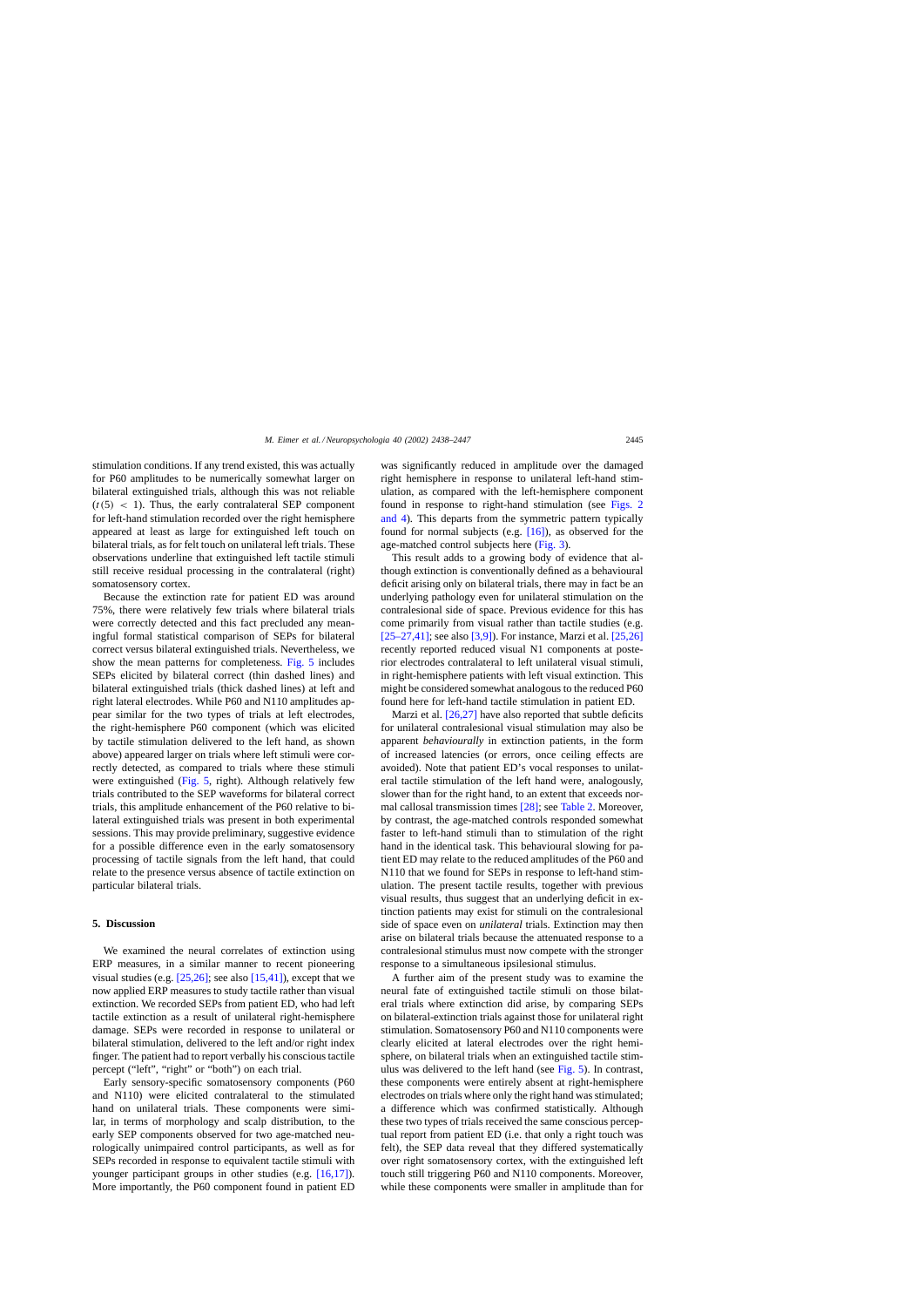right touch at left-hemisphere sites [\(Fig. 5\),](#page-6-0) they were comparable to those found for consciously felt left touches over the right hemisphere ([Fig. 2,](#page-4-0) right). This latter observation may suggest that the competitive processes responsible for blocking conscious perception of left-hand stimuli on bilateral trials are not located at early somatosensory processing stages, but primarily affect subsequent stimulus evaluation (see also [\[26\]](#page-9-0) for similar suggestions with respect to visual extinction).

As noted in [Section 1, e](#page-0-0)arly SEP components of the type studied here are thought to relate to activity in primary and/or secondary somatosensory cortices (e.g.  $[19,22)$ ). If so, then the present SEP findings for patient ED imply that residual activation of primary and/or secondary somatosensory cortex, by touch on the contralesional hand, can be insufficient to generate tactile awareness in an extinction patient. In this respect, our results seem reminiscent of recent visual studies which used fMRI to show that activation of striate and extrastriate cortex can analogously be insufficient to generate corresponding visual awareness in extinction patients (e.g. [\[34,42\]\).](#page-9-0) In the tactile domain, our results may also accord with recent evidence on unconscious somatosensory processing from a different tactile disorder. Preissl et al. [\[33\]](#page-9-0) used MEG to study two patients with tumours in right parietal cortex near the central sulcus, and consequent loss of all tactile sensation for the left hand (even for unilateral stimulation). Early neural activity attributed to primary right somatosensory cortex was found to be preserved, despite the loss of tactile awareness. Moreover, in a pioneering electrophysiological study, Vallar et al. [\[39\]](#page-9-0) found relatively preserved SEPs for unacknowledged unilateral touch on the left hand, in right-hemisphere patients with neglect.

Considering these results together with our own suggests that significant residual activity in early areas of somatosensory cortex (or in our case, reliable components recorded at electrodes over these sites) can be insufficient to generate tactile awareness. However, this need not entail that the overall level of activity in such areas plays absolutely no role in awareness. Forss et al. [\[18\]](#page-9-0) found with MEG that the strength of early components attributed to right S1 (in response to unilateral electric stimulation of the left median nerve) reflected the severity of conscious tactile impairment in right-hemisphere stroke patients. Moreover, in a recent PET study, Remy et al. [\[35\]](#page-9-0) found that the activation level in right S1 was reduced during bilateral stimulation of the hands, in a group of extinction patients with primarily subcortical right-hemisphere damage.

Due to the constraints of PET methodology, the Remy et al. study [\[35\]](#page-9-0) used a blocked design, quite unlike the intermingling of different conditions in an unpredictable sequence for the present event-related design. Accordingly, their patients could anticipate the stimulation type, unlike our own case. Moreover, their blocked method could not separate bilateral trials on which extinction arose, from those where both stimuli were perceived. Comparing these trial types for our SEP data provides initial evidence that the

right-hemisphere P60 component may have been larger on those bilateral trials where patient ED successfully detected both of the concurrent tactile stimuli, rather than showing extinction (see [Fig. 5,](#page-6-0) right). But because ED showed extinction on the majority (75%) of trials, we had insufficient power for formal assessment of this tendency in the present study; it, therefore, requires further corroboration. If this pattern does prove to be reliable in future studies, it could provide a tactile analogue of Marzi et al. [\[25\]](#page-9-0) recent demonstration that contralateral visual ERP components (in their case, the N1) can be larger in amplitude for those bilateral trials on which both stimuli reach the patient's awareness. The fact that the P60 component in response to correctly detected unilateral left stimuli was numerically (although not significantly) smaller than the P60 observed on bilateral-extinction trials might initially appear inconsistent with any idea that this component is related to the conscious detection of left-side tactile stimuli. However, modulations in early tactile processing of left-hand stimuli (as reflected by contralateral P60 amplitudes) might influence stimulus detection primarily under conditions where these stimuli must compete with concurrent right tactile events, and hence could have less influence in determining whether a left-hand stimulus is detected or missed when it is presented in isolation.

# **6. Conclusions**

The present single-case study demonstrates that an extinguished left tactile stimulus can still produce reliable P60 and N110 components at lateral right-hemisphere sites over somatosensory cortex, despite failing to reach the patient's awareness. This provides a possible neural basis for previous behavioural demonstrations of residual unconscious processing of extinguished tactile stimuli (e.g. [\[1,6,24\]\).](#page-9-0) In addition, our results show that an underlying deficit may exist even for *unilateral* tactile stimuli presented to the contralesional hand, with the early contralateral SEP components showing reduced amplitudes in comparison with those for the right hand, and with behavioural responses to unilateral left-hand stimuli being slower, in the patient only. Taken together, our results for bilateral and unilateral trials suggest that tactile extinction can arise due to an attenuation rather than elimination of somatosensory processing for the contralesional hand.

# **Acknowledgements**

This research was supported by a Programme grant from the Medical Research Council (UK) to ME and JD, a Project Grant from the Biotechnology and Biological Sciences Research Council to ME, and a Programme grant from the Wellcome Trust to JD. MH is supported by the Wellcome Trust. JD holds a Royal Society-Wolfson Research Merit Award. The authors thank ED for his cheerful participation.